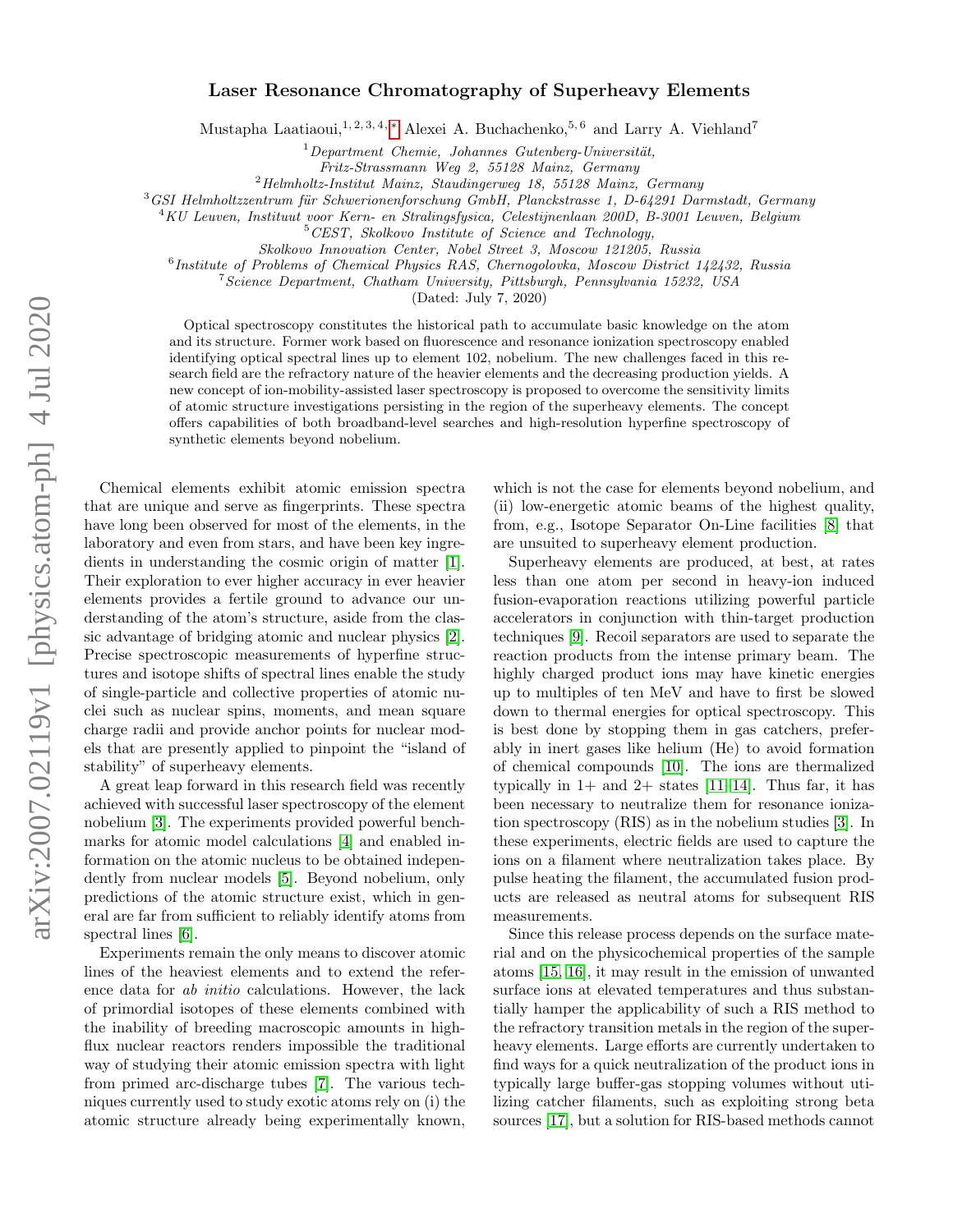

<span id="page-1-0"></span>FIG. 1.  $Lu^+$  off-resonance (black curve) and resonant pumping (red curve) signals expected at an effective temperature of metastable ions of 880 K.  $L = 4 \text{ cm}$ ,  $p_0 = 3.5 \text{ mbar}$  He,  $T = 100 \text{ K}, E/n_0 = 38 \text{ Td}, t_d = 25 \mu \text{s}.$  For the resonant pumping signal, 94% of the ions have an initially occupied  ${}^{3}D_1$  state. Numbers within the peaks indicate the respective collection efficiencies. (Inset) Simplified scheme for initial optical pumping by laser radiation  $(h\nu)$  from the  ${}^{1}S_{0}$  to  ${}^{3}D_{1}$ state.

yet be safely predicted. Furthermore, any RIS on superheavy elements would require an extensive search for expected optical transitions within a broad spectral range inferred from atomic model calculations. This in turn necessitates the usage of broadband lasers and aims at simple two-step photoionization schemes [\[18\]](#page-4-16). But since ions exhibit ionization potentials that are energetically far above what could be accessible utilizing advanced optical setups, this approach remains limited to neutralized fusion products. Contemporary methods based on fluorescence detection lack sensitivity due to the typically limited solid-angle coverage of detectors in the presence of elevated backgrounds of various origins [\[19\]](#page-4-17) and thus are not suited for such studies.

In this Letter, an alternate way of optical spectroscopy—termed laser resonance chromatography (LRC)—is proposed for probing the heaviest product ions in situ, as extracted from gas catchers behind recoil separators. Its key idea is to detect the products of resonant optical excitations by their characteristic drift time to a particle detector. The method exploits laser excitation of the extracted ions from the ground state to a bright intermediate level (see the inset in Fig. [1\)](#page-1-0). An efficient relaxation to lower-lying metastable states is expected to occur via radiative processes, which is typical for transition metal ions. Since ion mobilities are sensitive to changes in electronic configurations [\[20,](#page-4-18) [21\]](#page-4-19), such as during optical pumping, guiding these ions through a drift tube enables one to discriminate ions in ground and metastable states by drift times. This effect of electronic state chromatography is well established from ion-mobility spectrometry

of many transition metals [\[22–](#page-4-20)[28\]](#page-5-0). The time spectra obtained without resonant excitations characterize initial background ions, whereas detecting ions at significantly shorter or longer times signals resonant pumping, which triggers the conversion of the background ions into the metastable ones. LRC has a number of key advantages compared to common optical spectroscopy. Omitting intermediate steps such as neutralization of thermalized fusion products, photoionization of ions, and radiation detection provides a general optical access to elemental cations without sacrificing speed or sensitivity.

The method can be applied to element 103, lawrencium (Lr), which is currently the heaviest element in the focus of RIS experiments [\[29,](#page-5-1) [30\]](#page-5-2). As follows from quantitative ab initio calculations for  $Lr^{+}$  [\[31\]](#page-5-3), pumping the ground state  $7s^2$  <sup>1</sup> $S_0$  to the bright  $7s7p^3P_1$  state effectively feeds the lowest  $6d7s^3D_1$  state of a radiative lifetime (25 days) exceeding the half-lives of all known Lr isotopes. The efficiency for optical pumping depends on both the strength of the ground-state transition to the bright intermediate level and on the branching ratios from this level to the lower-lying ground and metastable states. Calculations predict a sizable Einstein coefficient for spontaneous emission of  $A_{ki} = 6.36 \times 10^7 S^{-1}$  for the  ${}^{1}S_{0}$ - ${}^{3}P_{1}$ ground-state transition [\[31\]](#page-5-3). The intermediate  ${}^{3}P_{1}$  level is predicted at  $31,540 \pm 389 \,\mathrm{cm}^{-1}$  (about  $317 \,\mathrm{nm}$ ), which is readily accessible for laser probing. The branching ratio to lower-lying metastable states is expected to be 10% for  $Lr^+$ , but it can exceed 50% as in the lighter homologue  $Lu^+$  [\[32,](#page-5-4) [33\]](#page-5-5). We implemented a five-level system into a rate equation model to calculate the probability for optical pumping of the metastable  ${}^{3}D$  states in Lu<sup>+</sup> and  $Lr^+$  [\[34\]](#page-5-6). In the model we assumed a laser-ion interaction of 10 ns duration every  $100 \mu s$  at an energy density of the laser radiation of  $10 \,\mu\text{J/cm}^2$ . In addition, we accounted for instantaneous population transfers due to possible ion collisions with residual gas by including the same statequenching rates as those reported for the isoelectronic neutral barium in He [\[35\]](#page-5-7). Starting with a level system in its ground state  $(^{1}S_{0})$ , we obtained a 31.5% probability for optical pumping into the  ${}^3D_1$  state in Lu<sup>+</sup> already for one single pulse exposure. This probability amounts to 7.5% in  $Lr^+$  and reaches values of 94% and 53% after ten pulses for the two ionic species, respectively, which are sufficiently high for the LRC studies.

The mobility  $K$  is known for many atomic species in many neutral gases [\[36\]](#page-5-8). Macroscopically, it relates the speed  $v_d$  of an ion drifting in trace amounts through a dilute gas of pressure  $p_0$  and temperature T to the applied electric field strength E by the equation  $v_d$  =  $KE$  [\[37\]](#page-5-9). Usually, it is reported as the reduced mobility,  $K_0 = K(p_0/p_{st})(T_{st}/T)$ , which implies normalization to the standard temperature  $(T_{st} = 273.15 \text{ K})$  and pressure  $(p_{st} = 1013.25 \text{ mbar}).$  The mobility can be derived, together with the diffusion coefficients, from the solution of the Boltzmann equation for a steady-state drift of an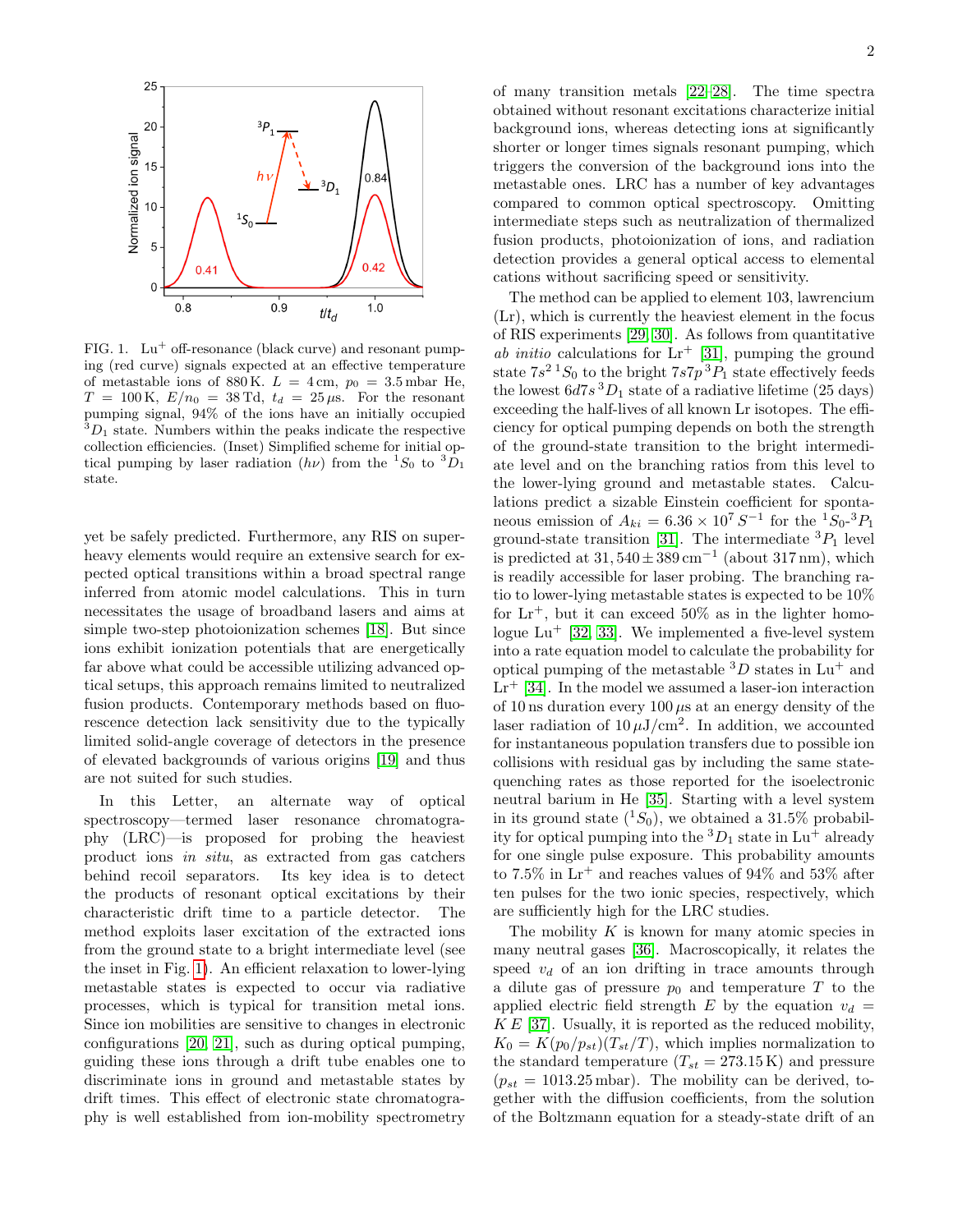

<span id="page-2-0"></span>FIG. 2. Schematic view of the LRC setup for on-line experiments. Laser probing of ionic states occurs inside the buncher (position 2) during the level search or in the gas jet (position 1) to enable hyperfine spectroscopy. The dashed lines show potential trajectories of the extracted ions along the apparatus. P<sub>1</sub>  $\approx 60$  mbar, P<sub>2</sub>  $\approx 5 \times 10^{-2}$  mbar, P<sub>3</sub> =  $p_0 < 10$  mbar,  $P_4 \approx 10^{-3}$  mbar,  $P_5 \approx 10^{-5}$  mbar, and  $P_6 \approx 10^{-7}$  mbar. See the text for more details.

ion swarm [\[21,](#page-4-19) [37,](#page-5-9) [38\]](#page-5-10). Momentum transfer and similar transport cross sections of the ion-neutral collisions are the main parameters that establish the microscopic relation between the transport coefficients, e.g., mobility, and the ion-neutral interaction potential. As the repulsive short-range interaction depends on the electronic configuration, the mobility inevitably inherits this dependence, underpinning the electronic-state-chromatography effect.

Accurate measurements for transition metals [\[23](#page-4-21)[–25\]](#page-5-11) revealed that the mobility difference may be as large as  $33\%$  in the case of different states of  $Cu<sup>+</sup>$  ions [\[25\]](#page-5-11). Recent systematic measurements across the lanthanides [\[39\]](#page-5-12) have shown, in agreement with former predictions [\[40\]](#page-5-13), that the zero-field mobilities of ions with the  $4f^n6s$  configuration in He deviate from  $19.0 \text{ cm}^2/\text{Vs}$  within  $\pm 3\%$ , whereas for  $Gd^+$  ( $4f^75d6s$ ) and  $Lu^+$  ( $4f^{14}6s^2$ ) ions the deviations approach  $+9\%$  and  $-12\%$ , respectively.

To verify the perspectives of discriminating  $Lr^+$  ions in their ground and metastable states, we performed extensive calculations for  $Lu^+$ , which has a similar structure of the excited state but, unlike its heavier homologue, has been studied experimentally [\[39\]](#page-5-12). The interaction potential for  $Lu^+$  in its ground state with He was computed in Ref. [\[40\]](#page-5-13) using the single-reference coupled cluster method with singles, doubles, and noniterative correction to triples. The standard mobility in He at room temperature was predicted in these calculations as  $16.6 \,\mathrm{cm}^2/\mathrm{Vs}$ and was found to be accurate within 2% when compared with the more recent value of  $16.8 \pm 0.4 \text{ cm}^2/\text{Vs}$  reported from mobility measurements at 295 K [\[39\]](#page-5-12). A similar approach was followed here to address the interaction of Lu<sup>+</sup> in the  $6s5d$  <sup>3</sup>D<sub>1</sub> metastable state [\[34\]](#page-5-6). Configuration interaction methods [\[41\]](#page-5-14) were implemented to account for spin-orbit coupling. Transport coefficients were computed by solving the Boltzmann equation according to the Gram-Charlier approach [\[21,](#page-4-19) [38\]](#page-5-10). Momentum transfer cross sections for the  $\Omega = 0^-$  and 1 components of the metastable  ${}^3D_1$  state were averaged to give total cross sections in a way verified recently for the open-shell  $Gd^+$  [\[42\]](#page-5-15) for which a 1\% relative accuracy was achieved. Thus, we expect a similar accuracy for

mobilities of  $Lu^+$  in the  ${}^3D_1$  state as for this ion in the ground state.

The calculated transport coefficients indicate that  $Lu^+$ ions in the metastable state drift faster than the ones in the ground state but experience greater diffusion [\[34\]](#page-5-6). In addition, the deviation in ion mobility can be as high as 24%.

To better assess the LRC separation capabilities for  $Lu^+$  in the different states, we used the analytical expression derived in Ref. [\[43\]](#page-5-16) for describing ion swarms drifting in dilute gases [\[34\]](#page-5-6). We took an ion swarm starting in the initial state occupation as obtained from the rate equation model after ten laser-pulse exposures and calculated the drift time distributions throughout a drift length L for different pressures, temperatures, and electric fields to gas number densities  $E/n_0$  [\[34\]](#page-5-6). Figure [1](#page-1-0) shows these distributions for a drift length of 4 cm,  $T = 100 \text{ K}, E/n_0 = 38 \text{ Td}, \text{ with } 1 \text{ Td}$  (Townsend unit) being equal to  $10^{-21}$  Vm<sup>2</sup>, and  $p_0 = 3.5$  mbar, which were found to be a good compromise between sufficient time resolution and detection efficiency. In this case, the mean drift time of the ground state ions is  $25 \mu s$ . Importantly, we show that about 41% of the ions can be collected in the  ${}^{3}D_1$  state after pumping and drift, despite collisional quenching to the ground state at a rate as measured for barium in He [\[35\]](#page-5-7) at 880 K. Applying smaller  $E/n_0$  ratios results in less ion heating, which could be necessary to suppress quenching to the ground state at the cost of diffusion losses. Still, a collection efficiency above 28% can be maintained for effective ion temperatures up to 300 K under optimal conditions when longer drift times are envisaged. Also reducing the initial  ${}^{3}D_1$  occupation to 53%, as expected from optical pumping in  $Lr^+$ , results in sufficiently high collection efficiencies above 16% [\[34\]](#page-5-6).

From the practical viewpoint, we propose a LRC setup as shown in Fig. [2.](#page-2-0) It consists of a buffer-gas stopping cell and a detection part allowing for cooling, guiding, selecting, and detecting the ions under investigation. We suggest using helium as a buffer gas in the stopping cell at pressures around 60 mbar, following similar gas catcher concepts devoted to mass measurements [\[44,](#page-5-17) [45\]](#page-5-18).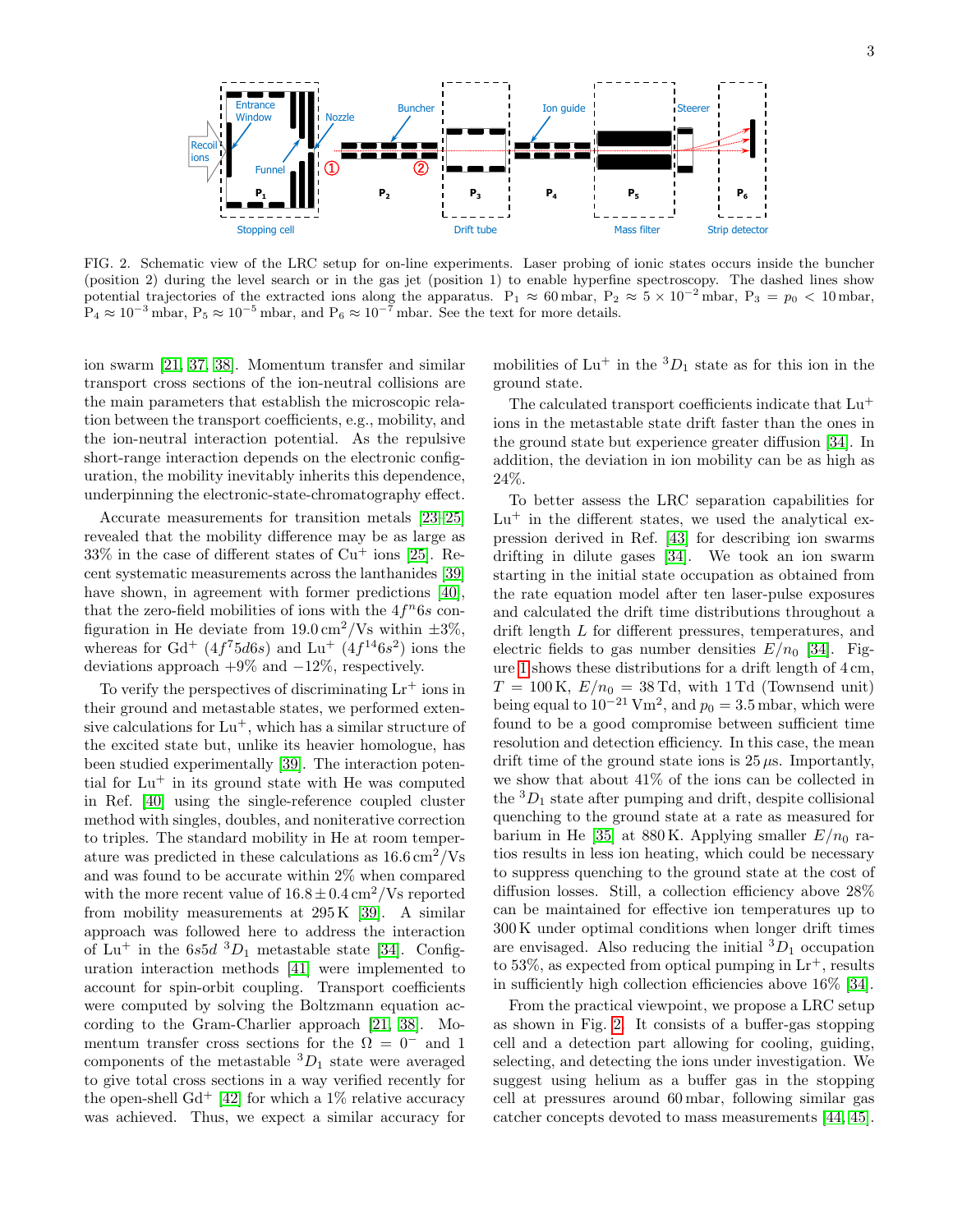The cell incorporates a radio-frequency (rf) funnel and is isolated from the detection part by an extraction nozzle [\[13,](#page-4-22) [14\]](#page-4-12). The detection part comprises, sequentially, a rf quadrupole in a bunch-mode operation (called a buncher), a cryogenic drift tube, a second rf quadrupole as an ion guide, a quadrupole mass spectrometer (QMS) for charge-to-mass selection, and a particle detector. Our approach stipulates the use of very short drift tubes filled with He at pressures  $< 10$  mbar in order to suppress unwanted quenching and to pursue the desired resolving power by applying appropriate gas temperatures and  $E/n_0$  ratios. Similar drift tube concepts have been followed in state-specific ion-mobility studies along the third-row transition metals [\[24,](#page-4-23) [25\]](#page-5-11).

The fusion products provided by recoil separators penetrate the stopping cell through an entrance foil and thermalize mostly as ions in high purity helium [\[46\]](#page-5-19). Adding small quantities of chemically inert gases like krypton or xenon of relatively low ionization thresholds into the buffer gas helps to shift the ion charge states to  $1+$  without significant ion losses. The ion manipulation by electric dc and rf fields enables a fast and efficient extraction of the fusion products within the emerging buffer gas that flows continuously through the nozzle. Using a laser beam of tunable wavelengths from a pulsed laser system [\[47\]](#page-5-20), one can search for ground-state transitions of the sample ions trapped in the buncher [\[48\]](#page-5-21) (position 2 in Fig. [2\)](#page-2-0) at background pressures  $\leq 5 \times 10^{-2}$  mbar. The expected Doppler and power broadening of the spectral lines enable a relatively quick and efficient search for optical resonances. The singly charged ions will then be in either the ground- or the metastable-state configuration during their transport downstream to the drift tube. Gas cooling inside the buncher will facilitate the injection into the drift tube. Bunched ions passing the drift tube, the ion guide, and the QMS will be detected with, e.g., a Channeltron detector placed in a high-vacuum section. The time differences between buncher timing and detector-signal time stamps describe arrival time distributions, which will be monitored for long time periods during the level search. At constant background conditions, a high sensitivity for resonance detection can be reached because successful laser excitations trigger optical pumping, change the ratio of metastable ions to ground-state ions of distinct mobilities, and thus cause a change in the time distributions [\[34\]](#page-5-6). On establishing a ground-state transition, like the predicted  ${}^{1}S_{0}$ - ${}^{3}P_{1}$  transition in  $Lr^+$ , much more precise LRC measurements can be performed by probing the ions transported in the cold supersonic gas jet of low density [\[29\]](#page-5-1) formed in front of the nozzle (position 1 in Fig. [2\)](#page-2-0). In the case of elevated background ions, an increased sensitivity of the setup can be achieved by a synchronized steering of the massselected ions along a position-sensitive Si-strip detector (SSD). Since the radionuclides of interest are  $\alpha$  emitters, the drift time information will then be imprinted in the

TABLE I. Expected partial and overall efficiencies for LRC on  $Lu^+$ .

<span id="page-3-2"></span>

| Type                                                        | Efficiency $(\%)$ |
|-------------------------------------------------------------|-------------------|
| Stopping and extraction                                     | $10 - 33$         |
| Fraction of $1+$ ions                                       | $50 - 70$         |
| Initial ground-state occupation                             | 50                |
| Buncher transmission                                        | 90                |
| $Lu^{+}({}^{3}D_1)$ collection from drift tube <sup>a</sup> | $28 - 41$         |
| Ion guide transmission                                      | 90                |
| QMS transmission                                            | 90                |
| Ion detection <sup>b</sup>                                  | $40 - 100$        |
|                                                             |                   |
| In total                                                    | $0.2 - 3.5$       |

<span id="page-3-0"></span><sup>a</sup> Considers optical pumping and signal losses due to transverse diffusion and quenching [\[34\]](#page-5-6).

<span id="page-3-1"></span> $^{\rm b}$  Taken 100% when using a Channeltron and about 40% when using a position-sensitive SSD for  $\alpha$ -decay detection.

position of the  $\alpha$ -activity hot spots on the Si detector (Fig. [2\)](#page-2-0). This way of ion detection allows (i) a zoom in the time line when the steering process is initiated at the expected arrival time of the ions and (ii) a nearly background-free ion detection at rates down to one count per hour or even less due to the fingerprint  $\alpha$ -decay detection.

The stopping and extraction of the fusion products can be as efficient as 10% at room temperature [\[49\]](#page-5-22). An increased efficiency of about 33% can be achieved if a cryogenic stopping cell is used [\[14\]](#page-4-12). We expect 50% to 70% of the extracted products to be singly charged monoatomic ions, out of which we expect 50% at least to be in their ground state. Here we give a rather conservative estimate for this ion fraction, as elevated pressures inside the stopping cell promote fast relaxation processes during a comparably slow extraction. In addition, we expect a transmission through the rf quadrupole structures to be about 80% for light ions [\[17\]](#page-4-15), while a slightly higher transmission efficiency (90%) can be achieved for the heaviest elements. We do not expect losses due to space charge effects to play a significant role since these usually alter the transmission for bunches containing more than  $10<sup>4</sup>$  ions [\[17\]](#page-4-15), which will not be the case for elements beyond nobelium. The transmission of the ions through the QMS amounts to 90% at a moderate mass resolution [\[50\]](#page-5-23). Table [I](#page-3-2) summarizes the expected partial efficiencies for the LRC method. Taking the collection efficiency of the drift tube into account, one ends up with an overall efficiency of the apparatus of  $0.2\%$ -3.5% for Lu<sup>+</sup>. Similar values should be reachable for  $Lr^+$  and other heavier elements. Although small, these values are at least 2 orders of magnitude larger than what can be achieved for common fluorescence-based spectroscopy and similar to those recently reported for resonance ionization spectroscopy across the actinides [\[3,](#page-4-3) [29\]](#page-5-1).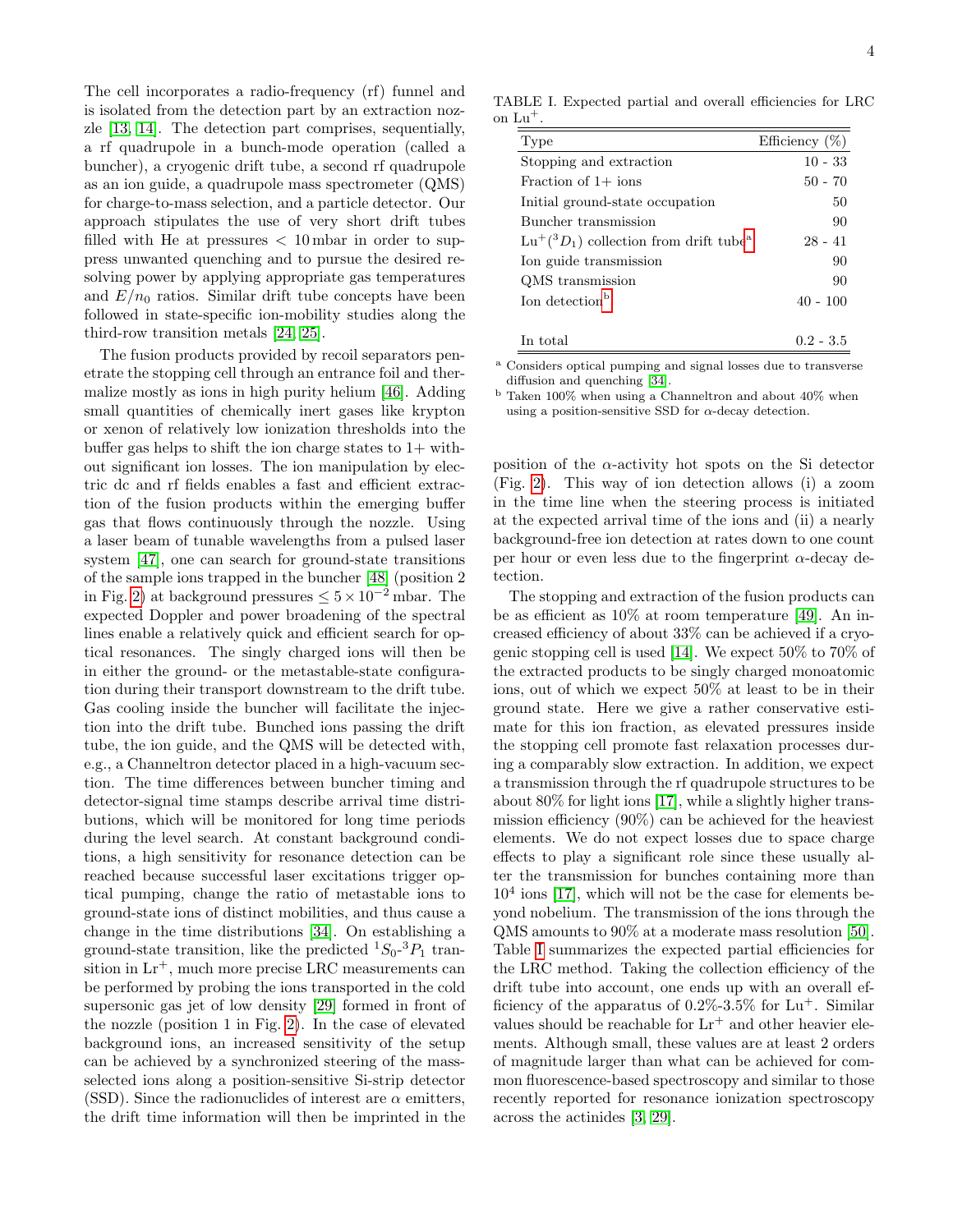In summary, LRC should be a sensitive and versatile technique of optical spectroscopy that will enable both broadband-level searches and narrow-band hyperfine spectroscopy on elements thus far inaccessible in the periodic table beyond nobelium. Atomic model calculations predict a strong  ${}^{1}S_{0}$ - ${}^{3}P_{1}$  ground-state transition in  $Lr^+$  at about 317 nm, which is envisaged for future LRC investigations [\[31\]](#page-5-3). In addition, the method can be used to explore the atomic structure of the superheavy elements (rutherfordium and dubnium) of refractory nature that are available only in minute production quantities [\[49,](#page-5-22) [51\]](#page-5-24).

Other ionic species like triply charged thorium  $(Th^{3+})$  [\[52](#page-5-25)[–54\]](#page-5-26) should be within reach of the LRC method as well.  $Th^{3+}$  exhibits a long-lived metastable atomic state for optical probing as well as suitable laser cooling transitions [\[55\]](#page-5-27) making it an ideal candidate for the realization of a future frequency standard based on the nuclear isomer  $^{229m}$ Th [\[56\]](#page-5-28). Moreover, an axial injection of a continuous-wave laser beam through the drift tube makes the method more universal because average drift times of ions in ground and excited states result whenever the resonance conditions are fulfilled and the respective mobilities are distinct. Finally, the ability to optically pump ions in a controlled way has the potential to make further optical transitions accessible and to provide state-purified cations for chemistry experiments [\[26\]](#page-5-29) and benchmark data for state-of-the-art ab initio calculations.

We thank M. Verlinde, R. Ferrer, S. Raeder, F. Schneider, T. Murböck, J. Berengut, A. Borschevsky, P. Van Duppen, M. Block, H. Backe, and H.-J. Kluge for the fruitful discussions on the LRC concept. A.A.B. acknowledges the support of the Russian Foundation for Basic Research (Project No. 19-03-00144). This project has received funding from the European Research Council (ERC) under the European Union's Horizon 2020 research and innovation programme (Grant Agreement No. 819957).

<span id="page-4-0"></span><sup>∗</sup> [mlaatiao@uni-mainz.de](mailto:mlaatiao@uni-mainz.de)

- <span id="page-4-1"></span>[1] A. Frebel and C. B. Timothy, The formation of the heaviest elements, Phys. Today 71, No. 1, 30 (2018).
- <span id="page-4-2"></span>[2] K. Blaum, J. Dilling, and W. Nörtershäuser, Precision atomic physics techniques for nuclear physics with radioactive beams, Phys. Scr. T152, 014017 (2013).
- <span id="page-4-3"></span>[3] M. Laatiaoui et al., Atom-at-a-time laser resonance ionization spectroscopy of nobelium, Nature (London) 538, 495 (2016).
- <span id="page-4-4"></span>[4] P. Chhetri et al., Precision Measurement of the First Ionization Potential of Nobelium, Phys. Rev. Lett. 120, 263003 (2018).
- <span id="page-4-5"></span>[5] S. Raeder et al., Probing Sizes and Shapes of Nobelium Isotopes by Laser Spectroscopy, Phys. Rev. Lett. 120, 232503 (2018).
- <span id="page-4-6"></span>[6] V. A. Dzuba, V. V. Flambaum, and J. K. Webb, Isotope shift and search for metastable superheavy elements in astrophysical data, Phys. Rev. A 95, 062515 (2017).
- <span id="page-4-7"></span>[7] E. F. Worden et al., Spectra and electronic structures of free actinide atoms and ions, in The Chemistry of the Actinide and Trans-Actinide Elements, Vol. 3, edited by J. Fuger, L.R. Morss, and M. Edelstein, (Springer, Dordrecht, 2008).
- <span id="page-4-8"></span>[8] P. Van Duppen, Isotope separation on line and post acceleration, in The Euroschool Lectures on Physics with Exotic Beams, Vol.II, edited by J. Al-Khalili and E Roeckl, Lecture Notes in Physics Vol. 700, (Springer, Berlin, 2006).
- <span id="page-4-9"></span>[9] M. Schädel, The chemistry of transactinide elements– Experimental achievements and perspectives, J. Nucl. Radiochem. Sci. 3, 113 (2002).
- <span id="page-4-10"></span>[10] H. Backe, W. Lauth, M. Block, and M. Laatiaoui, Prospects for laser spectroscopy, ion chemistry and mobility measurements of superheavy elements in buffer-gas traps, Nucl. Phys. A944, 492 (2015).
- <span id="page-4-11"></span>[11] C. Droese et al., High-precision mass measurements of <sup>203</sup>−<sup>207</sup>Rn and <sup>213</sup>Ra with SHIPTRAP, Eur. Phys. J. A 49, 13 (2013).
- [12] F. Lautenschläger *et al.*, Developments for resonance ionization laser spectroscopy of the heaviest elements at SHIP, Nucl. Instrum. Methods Phys. Res., Sect. B 383, 115 (2016).
- <span id="page-4-22"></span>[13] C. Droese *et al.*, The cryogenic gas stopping cell of SHIP-TRAP, Nucl. Instrum. Methods Phys. Res., Sect. B 338, 126 (2014).
- <span id="page-4-12"></span>[14] O. Kaleja *et al.*, The performance of the cryogenic buffergas stopping cell of SHIPTRAP, Nucl. Instrum. Methods Phys. Res., Sect. B 463, 280 (2020).
- <span id="page-4-13"></span>[15] M. Laatiaoui, H. Backe, M. Block, F.-P. Heßberger, P. Kunz, F. Lautenschläger, W. Lauth, M. Sewtz, and T. Walther, On laser spectroscopy of the element nobelium  $(Z=102)$ , Eur. Phys. J. D 68, 71 (2014).
- <span id="page-4-14"></span>[16] T. Murböck, S. Raeder, P. Chhetri, K. Diaz, M. Laatiaoui, F. Giacoppo, and M. Block, Filament studies for laser spectroscopy on lawrencium, Hyperfine Interact. 241, 35 (2020).
- <span id="page-4-15"></span>[17] R. Ferrer et al., In gas laser ionization and spectroscopy experiments at the Superconducting Separator Spectrometer  $(S^3)$ : Conceptual studies and preliminary design, Nucl. Instrum. Methods Phys. Res., Sect. B 317, 570 (2013).
- <span id="page-4-16"></span>[18] V. Letokhov, Laser Photoionization Spectroscopy (Academic Press, New York, 1987).
- <span id="page-4-17"></span>[19] P. Campbell, I. D. Moore, and M. R. Pearson, Laser spectroscopy for nuclear structure physics, Prog. Part. Nucl. Phys. 86, 127 (2016).
- <span id="page-4-18"></span>[20] M. Laatiaoui, H. Backe, D. Habs, P. Kunz, W. Lauth, and M. Sewtz, Low-field mobilities of rare-earth metals, Eur. Phys. J. D 66, 232 (2012).
- <span id="page-4-19"></span>[21] L. A. Viehland, Gaseous Ion Mobility, Diffusion, and Reaction (Springer Nature, Cham, Switzerland, 2018).
- <span id="page-4-20"></span>[22] P. R. Kemper and M. T. Bowers, Electronic-state chromatography: Application to first-row transition-metal ions, J. Phys. Chem. 95, 5134 (1991).
- <span id="page-4-21"></span>[23] W. S. Taylor, E. M. Spicer, and D. F. Barnas, Metastable metal ion production in sputtering dc glow discharge plasmas: Characterization by electronic state chromatography, J. Phys. Chem. A 103, 643 (1999).
- <span id="page-4-23"></span>[24] C. Iceman, C. Rue, R. M. Moision, B. K. Chatterjee, and